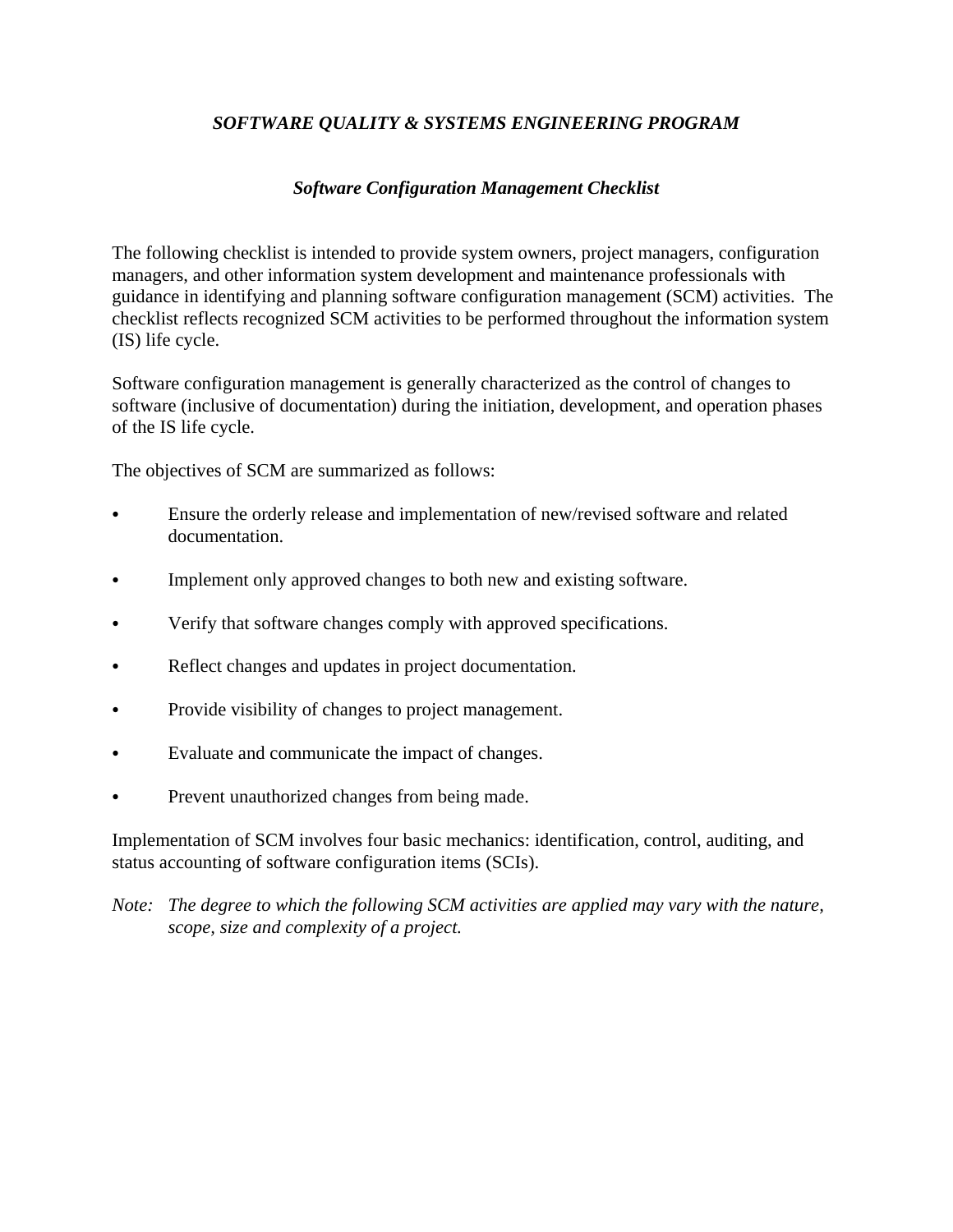|        | <b>Software Configuration Management Checklist</b>                                                                                                                                                                                                  | <b>SEM Reference</b>                                            | <b>Comments</b> |
|--------|-----------------------------------------------------------------------------------------------------------------------------------------------------------------------------------------------------------------------------------------------------|-----------------------------------------------------------------|-----------------|
| $\Box$ | A SCM procedural guidance/methodology (i.e., ANSI/IEEE<br>Std. 1042, etc.) is identified and followed.                                                                                                                                              | Chapter 3,<br>Develop Software Configuration<br>Management Plan |                 |
| $\Box$ | Resources necessary to perform software configuration<br>management (SCM) on the project (i.e., estimated staff, CM<br>tools, etc.) are identified.                                                                                                 | Chapter 3,<br>Develop Software Configuration<br>Management Plan |                 |
| $\Box$ | A Software Configuration Management Plan (SCMP) is<br>developed and approved for each software project according to a<br>documented procedure (i.e., ANSI/IEEE Std. 1042, etc.).                                                                    | Chapter 3,<br>Develop Software Configuration<br>Management Plan |                 |
| $\Box$ | Configuration identification, control, auditing, and status<br>accounting are addressed by the SCMP.                                                                                                                                                | Chapter 3,<br>Develop Software Configuration<br>Management Plan |                 |
| $\Box$ | SCM activities comply with a written organizational policy.                                                                                                                                                                                         | Chapter 3,<br>Develop Software Configuration<br>Management Plan |                 |
| $\Box$ | A controlling authority for managing the project's software<br>baselines (i.e., a software configuration control board - SCCB)<br>exists. Note: The structure of an SCCB depends upon the size<br>and complexity of the project/information system. | Chapter 3,<br>Develop Software Configuration<br>Management Plan |                 |
| $\Box$ | A group responsible for establishing SCM on the project exists.                                                                                                                                                                                     | Chapter 3,<br>Develop Software Configuration<br>Management Plan |                 |
| $\Box$ | SCM personnel are trained in the objectives, procedures, and<br>methods for performing SCM activities.                                                                                                                                              |                                                                 |                 |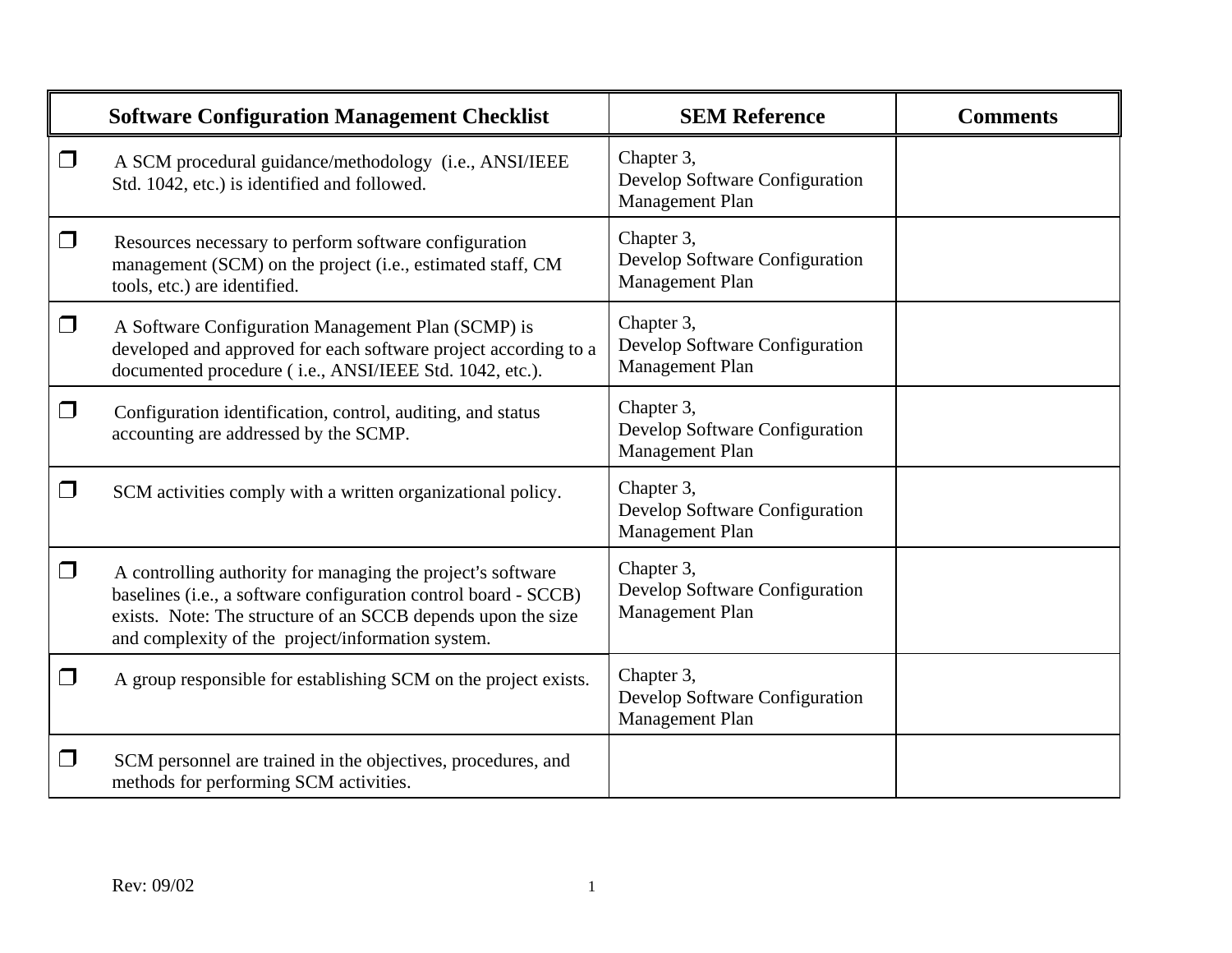|        | <b>Software Configuration Management Checklist</b>                                                                                                                                   | <b>SEM Reference</b>                                            | <b>Comments</b> |
|--------|--------------------------------------------------------------------------------------------------------------------------------------------------------------------------------------|-----------------------------------------------------------------|-----------------|
| $\Box$ | Members of the software engineering group and other software-<br>related groups are trained to perform their SCM activities.                                                         |                                                                 |                 |
| $\Box$ | Software work products to be placed under SCM are identified.                                                                                                                        | Chapter 3,<br>Develop Software Configuration<br>Management Plan |                 |
| $\Box$ | A SCM library system is established as a software baseline<br>repository.                                                                                                            | Chapter 3,<br>Develop Software Configuration<br>Management Plan |                 |
| $\Box$ | Change requests and problem reports for all configuration<br>items/units are developed, initiated, recorded, reviewed,<br>approved, and tracked according to a documented procedure. | Chapter 3,<br>Develop Software Configuration<br>Management Plan |                 |
| $\Box$ | Changes to baselines are controlled according to a documented<br>procedure.                                                                                                          | Chapter 3,<br>Develop Software Configuration<br>Management Plan |                 |
| $\Box$ | Products from the software baseline library are created and<br>released according to a documented procedure.                                                                         | Chapter 3,<br>Develop Software Configuration<br>Management Plan |                 |
| $\Box$ | Configuration item/unit status is recorded according to a<br>documented procedure.                                                                                                   | Chapter 3,<br>Develop Software Configuration<br>Management Plan |                 |
| $\Box$ | Standard reports documenting the SCM activities and the<br>software baseline contents are developed and distributed to<br>affected groups or individuals.                            | Chapter 3,<br>Develop Software Configuration<br>Management Plan |                 |
| $\Box$ | Software baselines are audited to verify conformance to baseline<br>definition documents.                                                                                            | Chapter 3,<br>Develop Software Configuration<br>Management Plan |                 |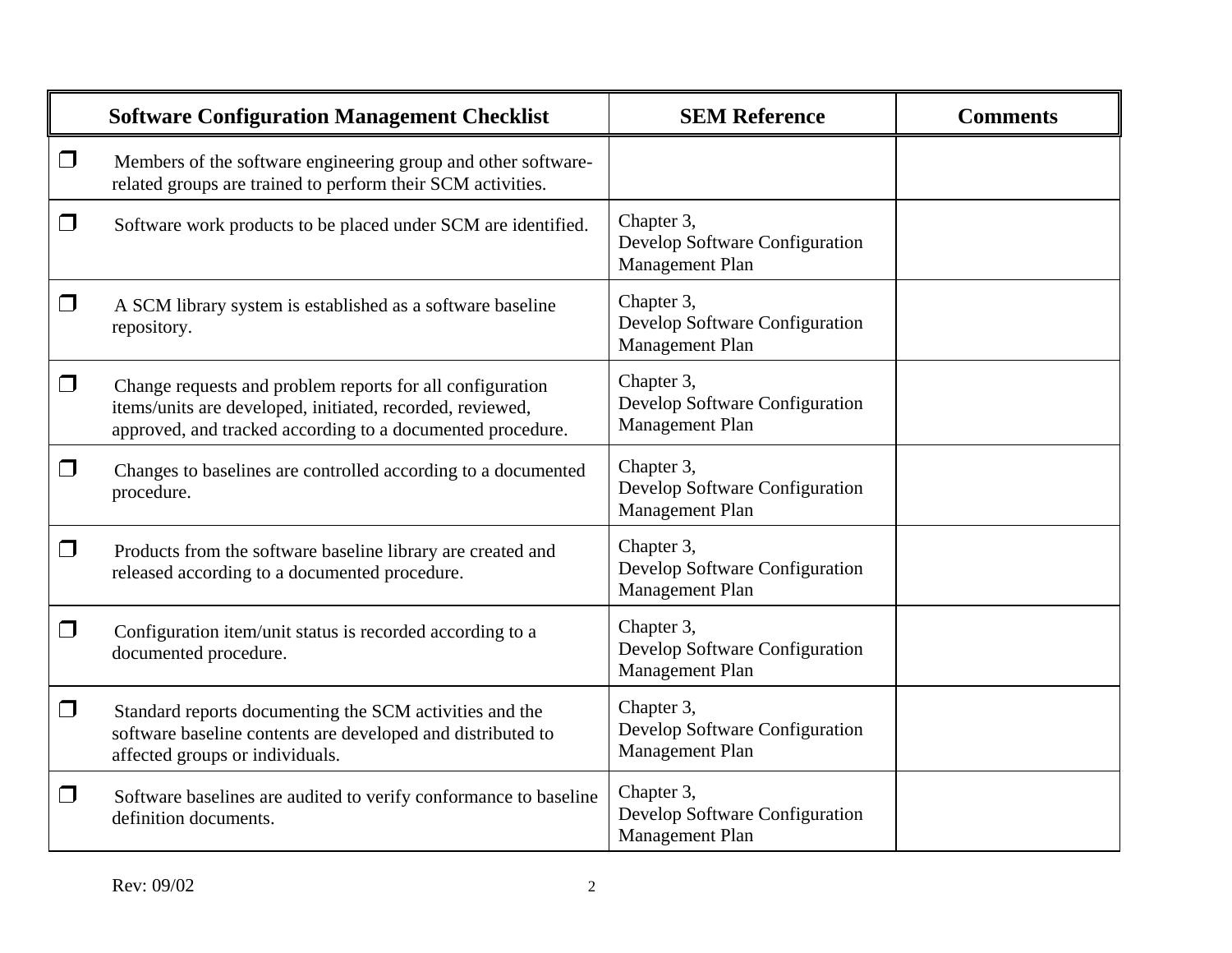|        | <b>Software Configuration Management Checklist</b>                                                                                        | <b>SEM Reference</b>                                                                                                                    | <b>Comments</b> |
|--------|-------------------------------------------------------------------------------------------------------------------------------------------|-----------------------------------------------------------------------------------------------------------------------------------------|-----------------|
| l 1    | Selected software work products are identified, controlled, and<br>available.                                                             | Chapter 3,<br>Develop Software Configuration<br>Management Plan                                                                         |                 |
| $\Box$ | Software work product changes are controlled.                                                                                             | Chapter 3,<br>Develop Software Configuration<br>Management Plan                                                                         |                 |
| $\Box$ | Measurements are developed to determine the status of SCM<br>activities.                                                                  | Chapter 3,<br>Develop Software Configuration<br>Management Plan                                                                         |                 |
| $\Box$ | SCM activities are reviewed with senior management<br>periodically.                                                                       |                                                                                                                                         |                 |
| $\Box$ | SCM activities are reviewed with the project manager/leader<br>both periodically and as needed.                                           | Chapter 3,<br>Develop Software Configuration<br>Management Plan                                                                         |                 |
| $\Box$ | Software Quality Assurance/Improvement periodically reviews<br>and/or audits SCM activities and work products and reports the<br>results. | Chapter 3,<br>Develop Software Configuration<br>Management Plan<br>In-Stage Assessment process<br>(guide)<br>Stage Exit Process (guide) |                 |